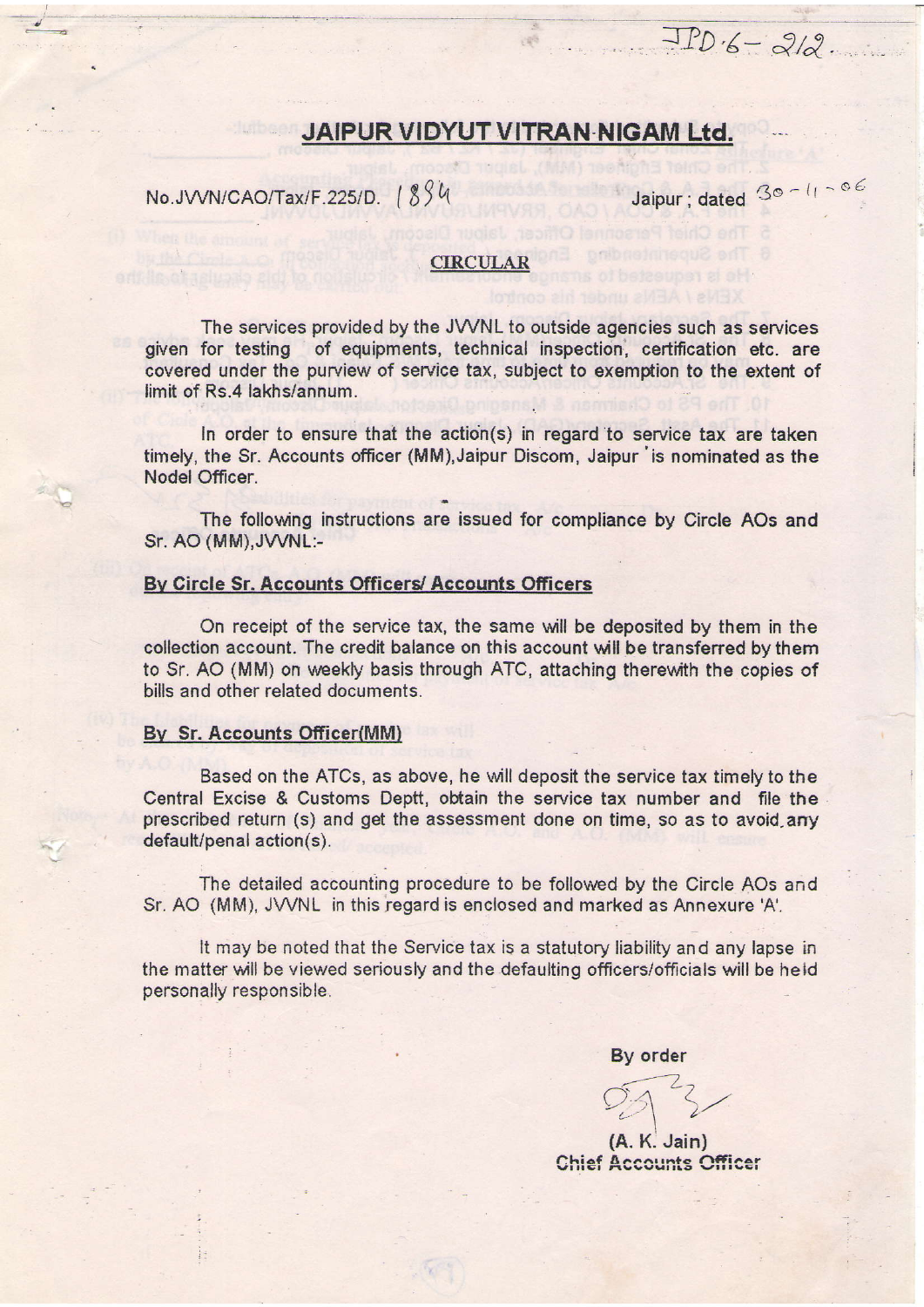Copy to Submitted /forwarded to the following for further needful:-

- 1. The Zonal Chief Engineer (JZ / KZ / BZ ), Jaipur Discom.
- 2. The Chlef Engineer (MM), Jalpur Discom, Jalpur.
- 3 The F.A. & Controller of Accounts, Jaipur Discom, Jaipur.
- 4 The F.A. & COA / CAO ,RRVPNL/RUVNL/AVVNL/JDVVN
- 5 The Chief Personnel Officer, Jaipur Discom, Jaipur.
- 6 The Superintending Engineer ( ), Jaipur Discom He is requested to arrange endorsement / circulation of this circular to all the XENs / AENs under his control.<br>7. The Secretary, Jaipur Discom, Jaipur.

e gra

Comment of Short England

- 8. The Sr.Accounts Officer(MM),Jaipur Discom, Jaipur. He may seek advice as may be required from time to time from M/S Kalani & Co., Tax Consultant.
- 9. The Sr. Accounts Officer/Accounts Officer (1), Jaipur Discom,
- 10. The PS to Chairman & Managing Director, Jaipur Discom, Jaiopur.

Central Excise & Customs Deat, obtain the service tax number and file the yns blovs of as oa emit no ench triemaasaas ent lep bas (a) muter bedhoacto

A experimA as beensm one becolors at preparent of JUVAL (MM) OA AC

The detailed academy protection and for lowed by the Circle AOs and

ni szost vns bins válidsit victutsta a al xist scivia? erti terü beton ed vem ti.

plan ad liw alcomothogeneothe pathugiab and bas viauohad beweiv ad liw reflam and

11. The Asstt. Secretary(GAD), Jaipur Discom, Jaipur.

 $-2521$ 

**Chief Accounts Officer** 

(МАЛ 199110 2110000 12 VS

sidianogas vilanoated

i.